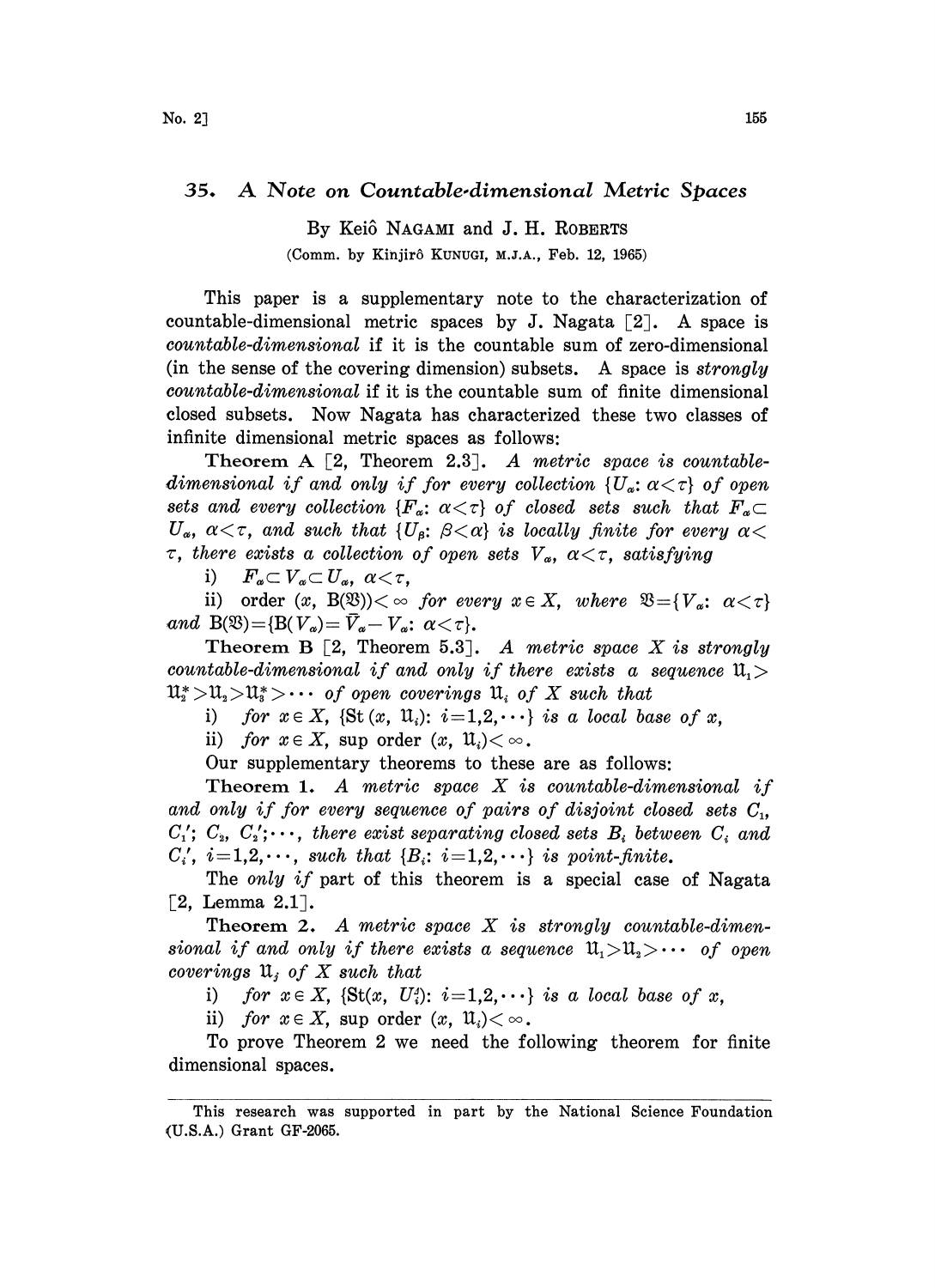Theorem 3. A metric space X has dim  $X \leq n$  if there exists a sequence  $\mathfrak{u}_1>\mathfrak{u}_2>\cdots$  of open coverings  $\mathfrak{u}_i$  of X such that

i) for  $x \in X$ , {St(x, U<sub>i</sub>'):  $i=1,2,\cdots$ } is a local base of x,

ii) order  $\mathfrak{u}_i \leq n+1$ .

This is a generalization of Petr Vopenka's theorem  $\lceil 3 \rceil$ : A metric space X has dim  $X \leq n$  if there exists a sequence  $\mathfrak{U}_1 > \mathfrak{U}_2 > \cdots$ of open coverings  $\mathfrak{U}_i$  of X such that i) lim mesh  $\mathfrak{U}_i = 0$ , ii) for every i, order  $\mathfrak{u}_{i} \leq n+1$ .

Let  $K_{\omega}$  be the subset of Hilbert cube which consists of all points  $x=(x_1, x_2, \dots)$  such that  $x_i\neq 0$  for at most a finite number of values of i. Then  $K_{\omega}$  is evidently strongly countable-dimensional. Nagata [2, Corollary 5.5] showed that  $K_{\omega}$  is universal for the class of all strongly countable-dimensional, separable metric spaces. Now  $K_{\omega}$  has the following property.

Theorem 4.  $K_{\omega}$  has no metric completion which is even countable-dimensional.

It has been stated that E. Sklyarenko proved the non-existence of a countable-dimensional metric compactification of  $K_{\omega}$ .

Our final result is as follows.

Theorem 5. Let  $X$  be a countable-dimensional, compact metric space with dim  $X = \infty$ . Then for any non-negative integer n there exists a closed subset  $F_n$  of X with dim  $F_n = n$ .

To prove Theorem <sup>1</sup> we need the following characterization theorem which is a very slight modification of a theorem due to Nagata  $[2,$  Theorem 2.2.

Theorem C. A metric space  $X$  is countable-dimensional if and only if there exists a  $\sigma$ -locally finite open base  $\mathfrak B$  such that  $B(\mathfrak{B})$  is point-finite.

Proof of Theorem 1. Suppose the condition is satisfied. For any positive integer  $i$  there exists an open covering  $\mathfrak{U}_i = \bigcup\limits_{j=1}^r$  $\mathfrak{U}_{ij} {=} \{U_{\alpha} ; \ \alpha \in A_{ij}\}, \ \text{ of } \ \ X \ \text{ and } \ \text{ a closed covering } \ \mathfrak{F}_i {=} \overset{\circ}{\cup}$  ${F_\alpha:\ \alpha\in A_{ij}}$ , such that  $\bigcup_{j=1}^{j=1} \mathfrak{F}_{ij}, \; \mathfrak{F}_{ij} =$ 

i) mesh  $\mathfrak{u}_i < 1/i$ ,

ii) Hesn  $u_i \leq 1/v$ ,<br>ii)  $F_{\alpha} \subset U_{\alpha}$  for every  $\alpha \in \bigcup_{i=1}^{\infty} A_{i,j}$ ,

iii) every  $\mathfrak{U}_{ij}$  is discrete.

Write  $U_{ij} = \bigcup \{U_{\alpha}: \alpha \in A_{ij}\}\$ and  $F_{ij} = \bigcup \{F_{\alpha}: \alpha \in A_{ij}\}\$ . Then there exist open sets  $V_{ij}$ ,  $i,j=1,2,\cdots$ , such that

i)  $F_{ij} \subset V_{ij} \subset \overline{V}_{ij} \subset U_{ij}$  for every i and j,

ii)  ${B(V_{ij})$ :  $i,j=1,2,\cdots}$  is point-finite.

For every  $\alpha \in A_{ij}$ , set  $V_{\alpha} = V_{ij} \cap U_{\alpha}$ . Then  $\mathfrak{B} = \{V_{\alpha}: \alpha \in \bigcup A_{ij}\}$  is a  $\sigma$ -discrete open base of X such that B(\Right\) is point-finite. By Theorem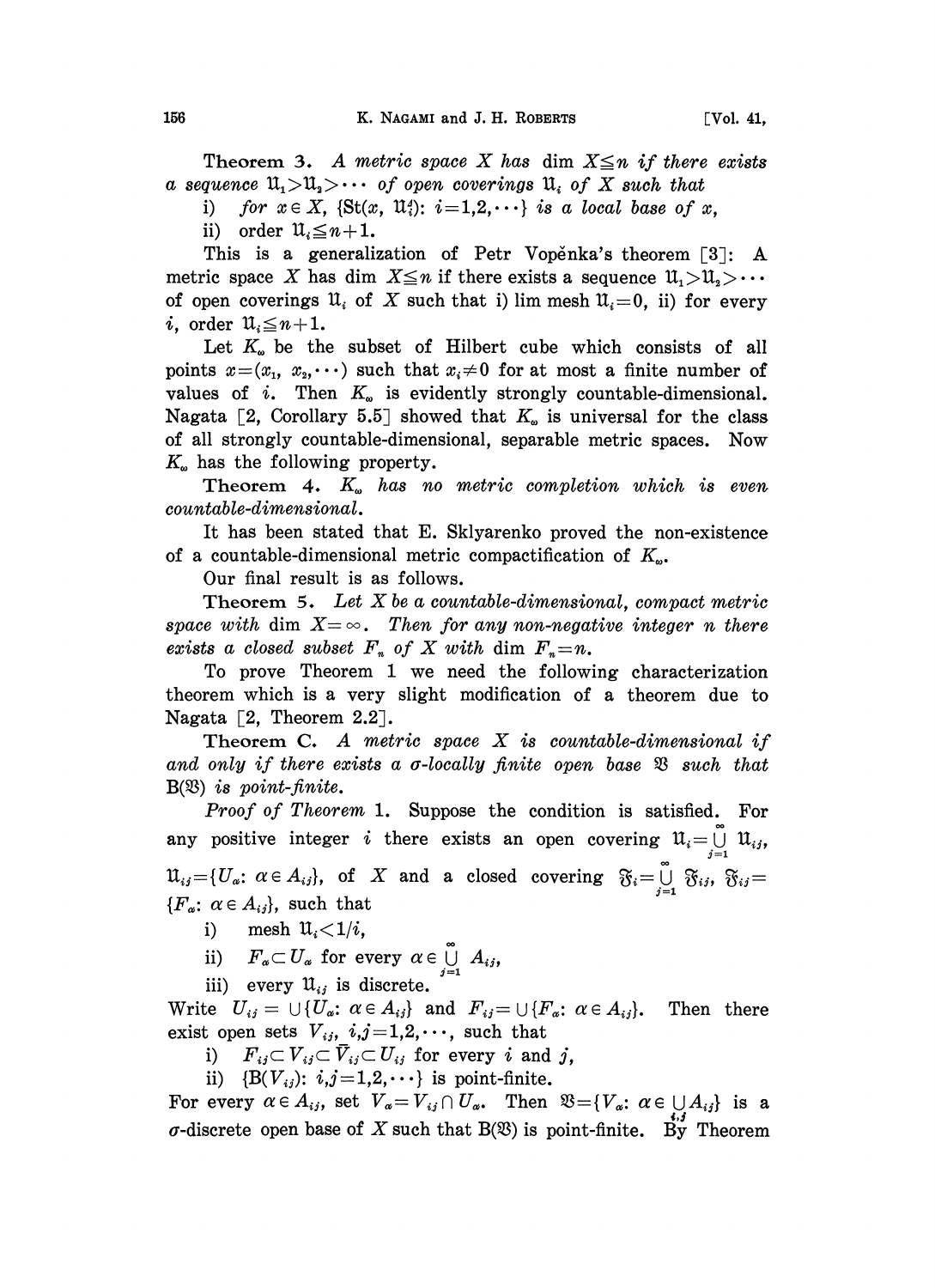C,  $X$  is countable-dimensional.

*Proof of Theorem* 3. Let  $\mathfrak{U}_i = \{U_\alpha : \alpha \in A_i\}$ ,  $i = 1, 2, \dots$ , be open coverings of  $X$  which satisfy the condition of the theorem. Let  $f_i^{i+1}$ :  $A_{i+1} \rightarrow A_i$  be a function such that  $f_i^{i+1}(\alpha) = \beta$  yields  $U_{\alpha} \subset U_{\beta}$ . For each pair  $i > j$  let  $f_i^i = f_i^{i+1} \cdots f_{i-1}^i$  and  $f_i^i$  the identity mapping. Let each pair  $i>j$  let  $f_j^i = f_j^{i+1} \cdots f_{i-1}^i$  and  $f_i^i$  the identity mapping.  $\mathfrak{G} = \{G_1, \dots, G_m\}$  be an arbitrary finite open covering of X. Set  $X_i = \bigcup \{ U_{\alpha}: \ \alpha \in A_i, \ \operatorname{St}(U_{\alpha}, \ \mathfrak{U}_i) \ \text{refines} \ \ \mathfrak{G} \}.$ 

Then by the condition i)  $\{X_1, X_2, \dots\}$  is an open covering of X. Set  $X_0 = \phi$ . Set

$$
B_i = \{ \alpha \colon \alpha \in A_i, U_\alpha \cap X_i \neq \phi \},
$$
  
\n
$$
C_i = \{ \alpha \colon \alpha \in B_i, U_\alpha \cap (\bigcup_{j \leq i} X_j) = \phi \},
$$
  
\n
$$
D_j = \{ \alpha \colon \alpha \in B_i, U_\alpha \cap (\bigcup_{j \in i} X_j) \neq \phi \}.
$$

Then  $B_i = C_i$  and every  $B_i$  is the disjoint sum of  $C_i$  and  $D_i$ . For any i and any  $\alpha \in C_i$  let

$$
V_a = (U_a \cap X_i) \cup (\cup \{U_\beta \cap X_j; f_i(\beta) = a, \ \beta \in D_j, \ j > i\}).
$$

Let us show that  $\mathfrak{B} = \{V_a: a \in \bigcup_{j=1}^{\infty} C_i\}$  is an open covering of X such that  $\mathfrak{B}$  refines  $\mathfrak{B}$  and order  $\mathfrak{B} \leq n+1$ , which will prove dim  $X \leq n$ .

Let x be an arbitrary point of X. Then there exists  $i$  with  $x \in X_i$ . Take  $\alpha \in B_i$  such that  $x \in U_\alpha$ . When  $\alpha \in C_i$ , then  $x \in U_\alpha \cap$  $X_i \subset V_a$ . When  $\alpha \in D_i$ , then there exists  $j < i$  such that  $\beta = f_i^i(\alpha) \in C_i$ since  $B_1 = C_1$ . Then  $x \in U_\alpha \cap X_i \subset V_\beta \in \mathfrak{B}$ . Thus  $\mathfrak{B}$  is an open covering.

Let i be an arbitrary integer and  $\alpha$  an arbitrary index in  $C_i$ . Let *i* be an arbitrary integer and  $\alpha$  an arbitrary index in  $C_i$ .<br>It is clear that  $U_{\alpha} \cap X_i \subset V_{\alpha} \subset U_{\alpha}$ . There exists  $\beta \in A_i$  such that  $U_{\beta} \cap U_{\alpha} \cap X_i \neq \phi$  and  $\text{St}(U_{\beta}, \mathfrak{U}_i)$  refines  $\mathfrak{G}$ . Thus  $V$  $U_{\beta} \cap U_{\alpha} \cap X_i \neq \emptyset$  and  $\text{St}(U_{\beta}, \mathfrak{U}_i)$  refines  $\mathfrak{B}$ . Thus  $V_{\alpha}$  refines  $\mathfrak{B}$  and hence  $\mathfrak{B}$  refines  $\mathfrak{B}$ .

To prove order  $\mathfrak{B} \leq n+1$  take an arbitrary positive integer *i*. Then  $\{V_{\alpha}\cap (X_i-\bigcup\limits_{i\in i}X_j);\ \alpha\in\bigcup\limits_{i=1}^{\infty}C_k\}=\{U_{\alpha}\cap X_i, \ (\cup\{U_{\beta};\ \beta\in D_i,\ f_k(\beta)=1\})$ Then  $\{V_{\alpha} \cap (\overline{X_i} \cap \bigcup_{j \leq i} X_j)\colon \alpha \in \bigcup_{k=1}^{i} \cup \bigcup_{k \neq i} \alpha \in C_i, \gamma \in C_k, k < i\}$  and the order of the last term is at most order  $\mathfrak{A}_i$ . Hence order  $\mathfrak{B} \wedge (X_i - \bigcup_{j and hence$ order  $\mathfrak{B} \leq n+1$ .

Proof of Theorem 2. Suppose the condition is satisfied. Let  $X_i = \{ \sup_j \text{ order } (x, \mathfrak{U}_j) \leq i \}.$  Then  $X_i$  is closed and  $X = \bigcup_{i=1}^{\infty} X_i$ . If we consider the sequence of open coverings  $\mathfrak{U}_i \wedge X_i$ ,  $j=1, 2,\dots,$  of  $X_i$ , we have dim  $X_i \leq i-1$  by Theorem 3.

*Proof of Theorem* 4. Throughout the proof the points in  $K_{\infty}$  represented by their coordinates in the Hilbert cube:  $K_{\infty}$ are represented by their coordinates in the Hilbert cube:  $\{(x_1,\dots,x_i, 0, 0,\dots): |x_i| \leq 1/j, j=1,\dots, i, i=1,2,\dots\}.$  Let  $(K^*_{\omega},$  $\rho$ ) be an arbitrary metric completion, with the metric  $\rho$ , of  $K_{\omega}$ . If  $b_1, b_2, \cdots$  are positive numbers, we set

$$
J_i = \{(x_1, \dots, x_i, 0, 0, \dots): 0 \leq x_j \leq b_j, j = 1, \dots, i\},
$$
  

$$
L_i = \{(x_1, \dots, x_{i-1}, 0, x_{i+1}, \dots): 0 \leq x_j \leq b_j, j \neq i\},
$$